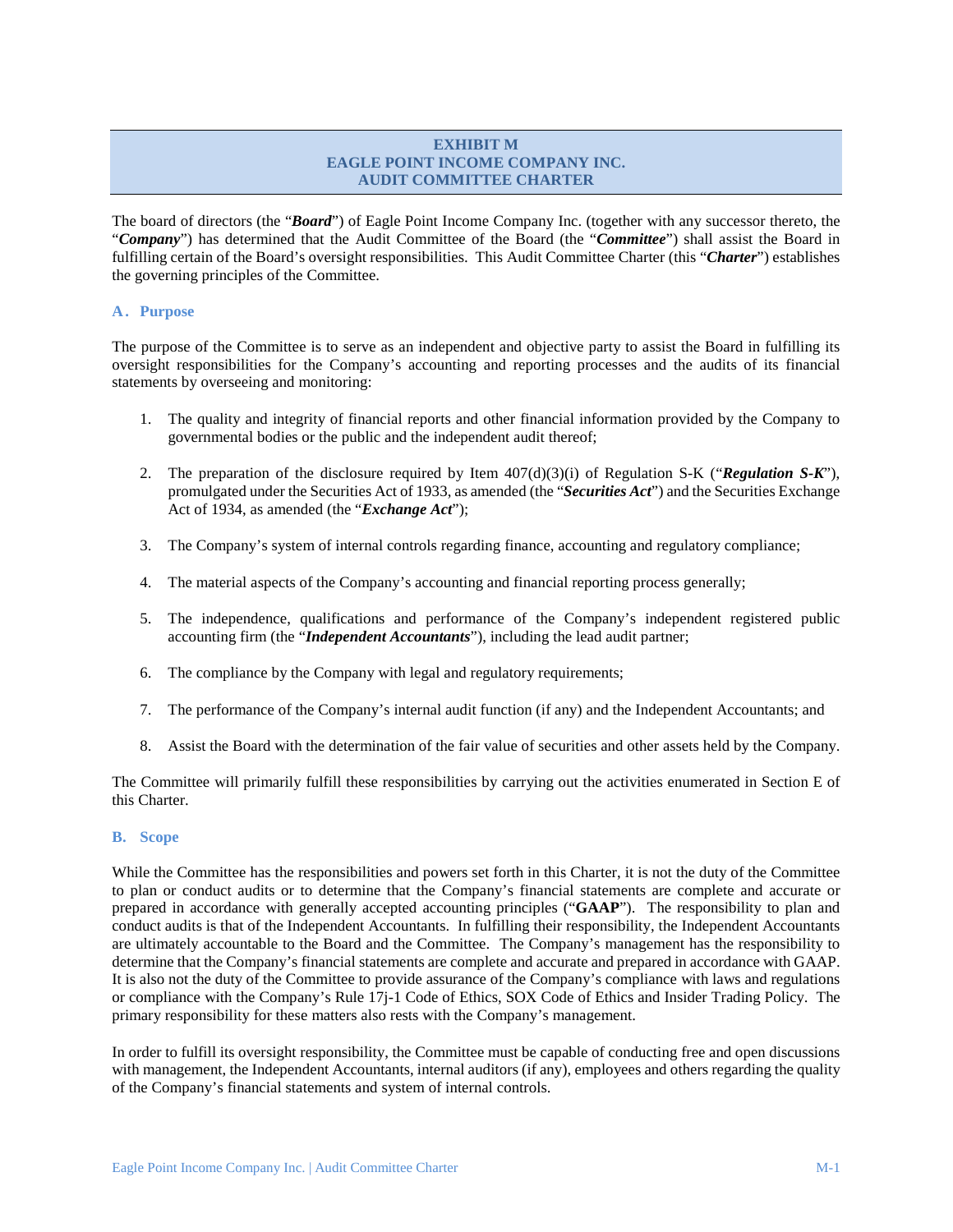## **C. Membership Requirements**

The Committee shall be comprised of three (3) or more directors as determined by the Board, each of whom must:

- 1. be an independent director in accordance with the requirements of Rule 10A-3 of the Exchange Act applicable to registered investment companies<sup>[1](#page-1-0)</sup>;
- 2. be "financially literate," as such qualification is interpreted by the Board in its business judgement; and
- 3. have a basic understanding of finance and accounting practices and shall be able to read and understand financial statements. Committee members may enhance their familiarity with finance and accounting by participating in educational programs conducted by the Company or an outside consultant.

The members of the Committee shall meet the requirements of all applicable laws, rules or regulations, in each case, when, as and to the extent applicable to the Company, including the rules of the New York Stock Exchange, LLC ("*NYSE*") applicable to closed-end management investment companies.

In addition, at least one (1) member of the Committee shall have accounting or related financial management experience, as the Board interprets such qualification in its business judgment. Any member of the Committee who satisfies the definition of an "audit committee financial expert" as defined in Item 407(d)(5)(ii) of Regulation S-K will be presumed to have accounting or related financial management expertise.

No member of the Committee may serve simultaneously on the audit committees of more than three (3) public companies, unless the Board determines that such simultaneous service would not impair the ability of such member to serve on the Committee effectively. If such a determination is made by the Board, the Company must disclose such determination on its website or in its annual proxy statement. For purposes of the foregoing, a director who serves on multiple boards in the same fund complex will be counted as serving on one board.

The members of the Committee shall be appointed by the Board, and each member shall serve until his or her resignation or until otherwise determined by the Board. Any vacancy on the Committee shall be filled by majority vote of the Board. No member of the Committee shall be removed except by majority vote of the Board. Unless a Chairman is elected by the Board, the members of the Committee may designate a Chairman by majority vote of the full Committee.

#### **D. Meetings and Procedures**

The Committee shall meet at least four (4) times each year, or more frequently as circumstances require. The Chairman of the Committee may call a Committee meeting whenever deemed necessary and shall be responsible for meeting with the Independent Accountants at their request to discuss the Company's interim financial results. The Committee may request any officer or employee of the Company, the Company's outside counsel or Independent Accountants to attend a meeting of the Committee or to meet with any members of, or consultants to, the Committee.

Members of the Committee may participate in a meeting by means of a conference telephone or similar communications equipment if all persons participating can hear each other at the same time. Subject to the provisions of the Investment Company Act, participation in a meeting by these means constitutes presence in person at the meeting. Subject to the requirements of the NYSE or any applicable law, any action required or permitted to be taken at a meeting of the Committee may also be taken without a meeting if all members of the Committee consent thereto in writing. The Committee shall keep regular minutes of its meetings and records of decisions taken without a meeting and cause them to be recorded in the Company's minute book.

<span id="page-1-0"></span><sup>&</sup>lt;sup>1</sup> Rule 10A-3 requires that an independent director not (other than in his or her capacity as a member of the Committee, the Board, or any other Board committee) (i) accept directly or indirectly any consulting, advisory, or other compensatory fee from the Company or any subsidiary thereof or (ii) be an "interested person" of the Company as defined in section  $2(a)(19)$  of the 1940 Act.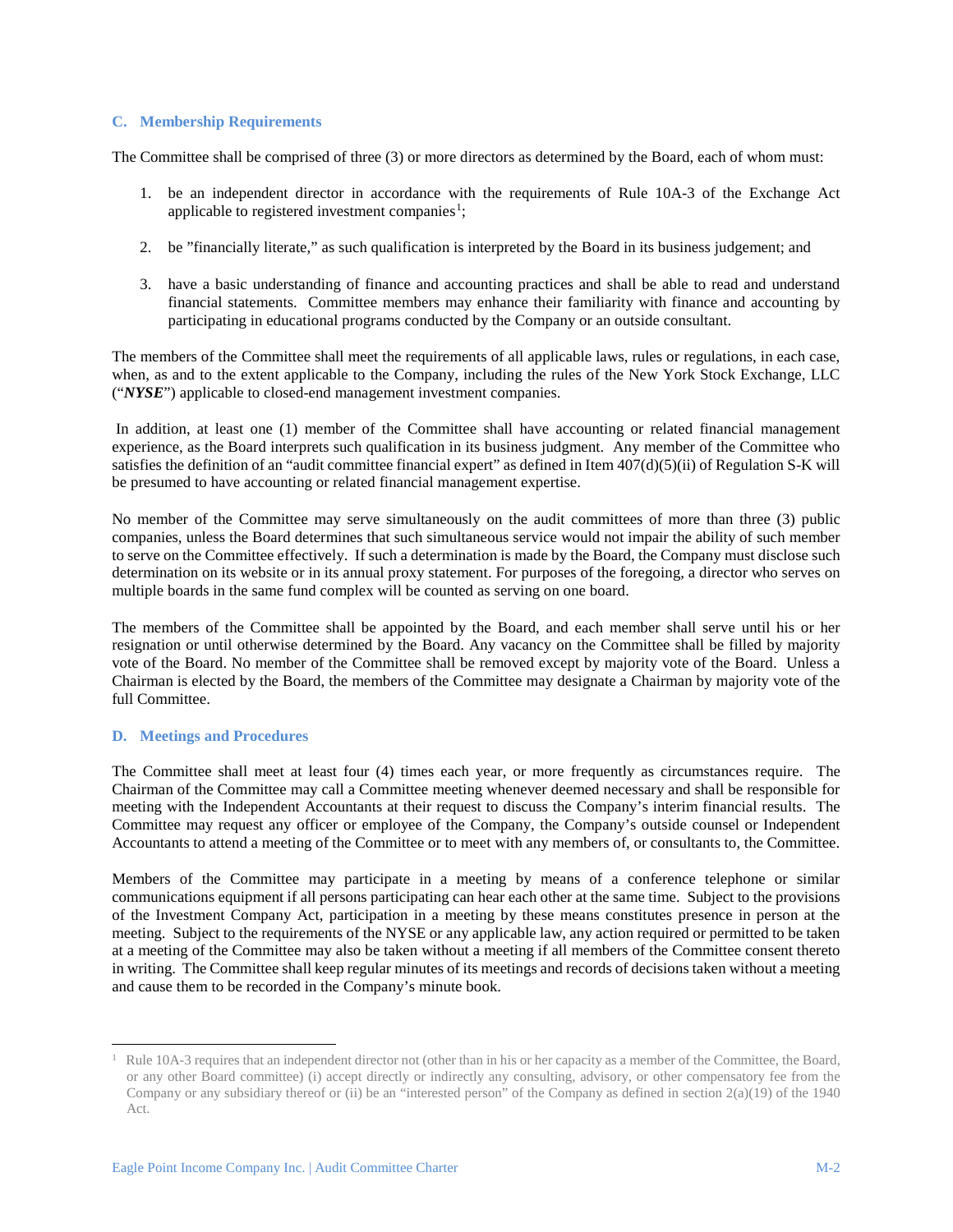A majority, but not less than two, of the members of the Committee shall be present at any meeting of the Committee in order to constitute a quorum for the transaction of business at such meeting, and the act of a majority present shall be the act of the Committee.

The Committee shall meet separately, and periodically, with management, personnel (if any) responsible for the Company's internal audit function and the representatives of the Independent Accountants, and shall invite such members to its meetings as it deems appropriate, to assist in carrying out its duties and responsibilities. However, the Committee shall meet regularly without such persons present.

## **E. Responsibility and Duties**

### *General Responsibilities*

- 1. To carry out its purposes, the responsibilities of the Committee shall be as follows:
	- a. Maintain open communications with the Independent Accountants, internal auditors, executive management and the Board;
	- b. Meet separately, from time to time, with management, the Independent Accountants and the other personnel (if any) responsible for the internal audit function to discuss matters warranting attention by the Committee;
	- c. Regularly report Committee actions to the Board and make recommendations as the Committee deems appropriate;
	- d. Review the financial results presented in all reports filed with the Securities and Exchange Commission ("**SEC**");
	- e. Review reports issued by regulatory examinations and consider the results of those reviews to determine if any findings could have a material effect on the Company's financial statements;
	- f. Discuss the Company's disclosure, oversight of and conformity with the Company's Rule 17j-1 Code of Ethics, SOX Code of Ethics and Insider Trading Policy, and matters that may have a material effect on the Company's financial statements, operations, compliance policies and programs;
	- g. Review and reassess the adequacy of this Charter at least annually and recommend any changes to the full Board; and
	- h. Take other actions required of the Committee by law, applicable regulations or the NYSE, or as requested by the Board.
- 2. In discharging its duties hereunder, the Committee shall have the authority, to the extent it deems necessary or appropriate, to retain independent legal, accounting or other advisors. The Company shall provide for appropriate funding, as determined by the Committee, for payment of compensation to the Independent Accountants for the purpose of rendering or issuing an audit report and to any advisors employed by the Committee, and for ordinary administrative expenses of the Committee that are necessary or appropriate in carrying out its duties. The Committee shall have the authority to select, retain, compensate, oversee and terminate, if necessary, any other registered public accounting firm engaged for the purpose of preparing or issuing an audit report or performing other audit, review or attest services for the Company.

# *Responsibilities Regarding the Engagement of the Independent Accountants*

# The Committee will:

1. Have the sole authority to appoint or replace the Independent Accountants (subject, if applicable, to stockholder ratification). The Committee shall be directly responsible for the compensation and oversight of the Independent Accountants (including resolution of disagreements between management and the Independent Accountants regarding financial reporting) for the purpose of preparing or issuing an audit report or related work. The Independent Accountants shall report directly to the Committee.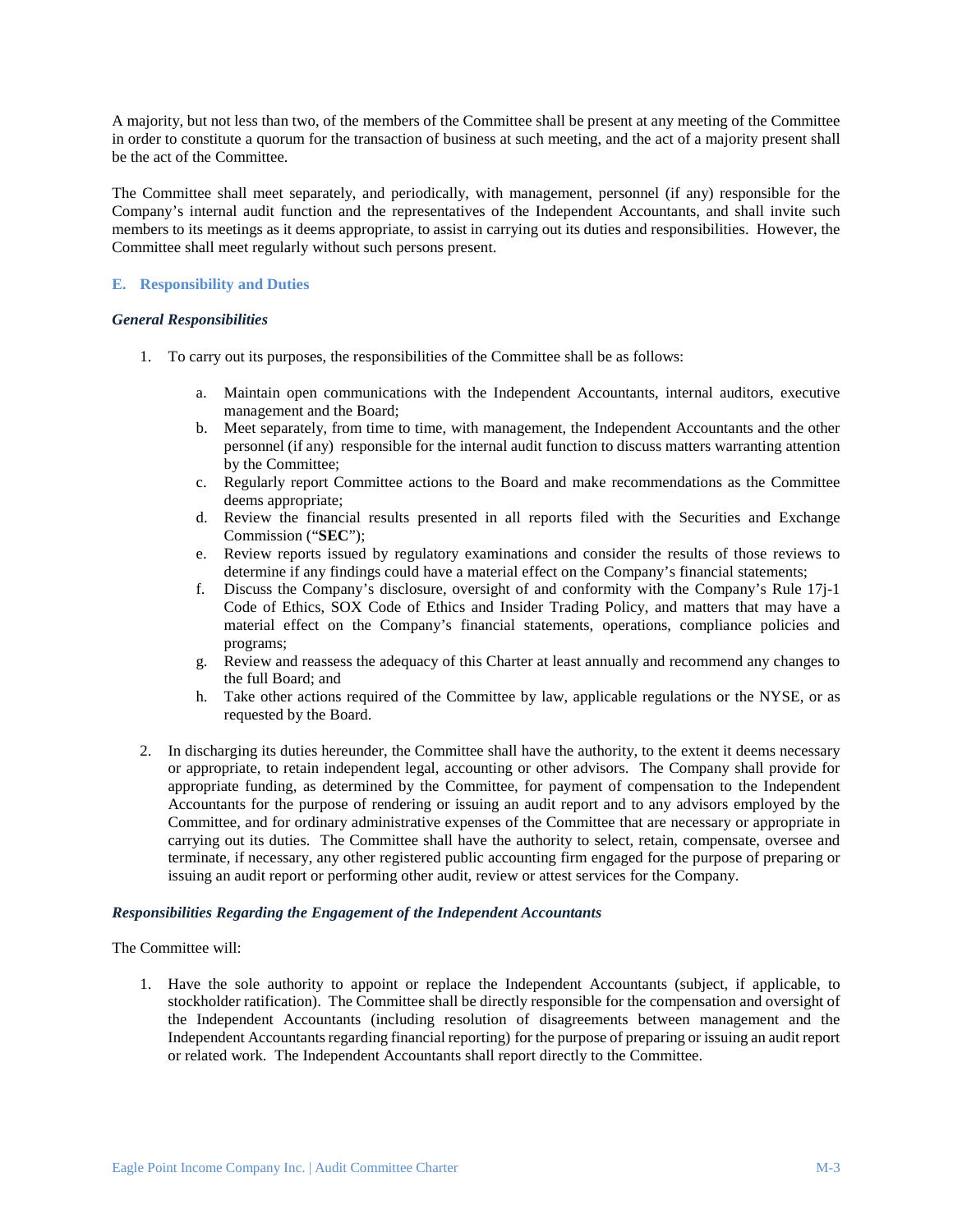- 2. Ensure the independence of the Independent Accountants by:
	- a. Having the Independent Accountants deliver to the Committee at least annually a formal written statement delineating all relationships between the Independent Accountants and the Company and addressing at least the matters set forth in the Public Company Accounting Oversight Board's ("*PCAOB*") Rule No. 3526; actively engaging in dialogue with the Independent Accountants about any relationships or services disclosed in such statement that may impact the objectivity and independence of the Independent Accountants.
	- b. Pre-approving all audit services and permitted non-audit services (including fees and terms thereof), subject to the de minimis exceptions under Section  $10A(i)(1)(B)$  of the Exchange Act, to be performed for the Company by the Independent Accountants or other registered public accounting firms.<sup>[2](#page-3-0)</sup> The Committee may form and delegate authority to subcommittees consisting of one (1) or more members when appropriate, including the authority to grant pre-approvals of audit and permitted non-audit services, *provided* that any decisions of such subcommittee to grant pre-approvals shall be presented to the full Committee at its next scheduled meeting.
	- c. Ensuring the regular rotation of the lead (or coordinating) audit partner (or, if required by the rules and regulations of the SEC or the rules of the NYSE, other employees of the Independent Accountants) having primary responsibility for the audit and the audit partner responsible for reviewing the audit as required by law, and to consider the regular rotation of the Independent Accountants.
	- d. To recommend to the Board policies for the Company's hiring of employees or former employees of the Independent Accountants who participated in any capacity in the audit of the Company.
	- e. At least annually, obtain and review a report by the Independent Accountants describing: the firm's internal control procedures; any material issues raised by the most recent internal quality control review, peer review or PCAOB review or inspection of the firm, or by any other inquiry or investigation by governmental or professional authorities, within the preceding five (5) years with respect to one (1) or more independent audits carried out by the firm, and any steps taken to deal with any such issues; and all relationships between the Independent Accountants and the Company to assess the independence and objectivity of the Independent Accountants.
	- f. The Committee shall review and present its conclusions regarding the Independent Accountants' qualifications, performance (including an evaluation of the lead audit partner) and, if applicable, its conclusions regarding the rotation of the Independent Accountants to the Board at least annually.
	- g. The Committee shall review and discuss with the Independent Accountants (1) the Independent Accountants' responsibilities under GAAP and the responsibilities of management in the audit process, (2) the overall audit strategy, (3) the scope and timing of the annual audit, (4) any significant risks identified during the Independent Accountants' risk assessment procedures and (5) when completed, the results, including significant findings, of the annual audit.

# *Responsibilities for Reviewing the Annual External Audit and the Financial Statements*

#### The Committee will:

- 1. Request the Independent Accountants to confirm that they are accountable to the Committee and that they will provide the Committee with timely analyses of significant financial reporting and internal control issues;
- 2. Review with management significant risks and exposures identified by management and management's steps to minimize them;

<span id="page-3-0"></span> <sup>2</sup> In addition to the requirement to pre-approve audit and permissible non-audit services (subject to the de minimis exceptions under Section  $10A(i)(1)(B)$ ) to be rendered to the Company by its independent accountants, the Audit Committee is required to pre-approve non-audit services (subject to the de minimis exceptions under Section 10A(i)(1)(B)) rendered by the Company's independent accountants to the Company's investment adviser (not including any sub-adviser whose role is primarily portfolio management and is sub-contracted or overseen by another investment adviser), and to any entity controlling, controlled by or under common control with its investment adviser that provides ongoing services to the Company if the engagement relates directly to the operations and financial reporting of the Company.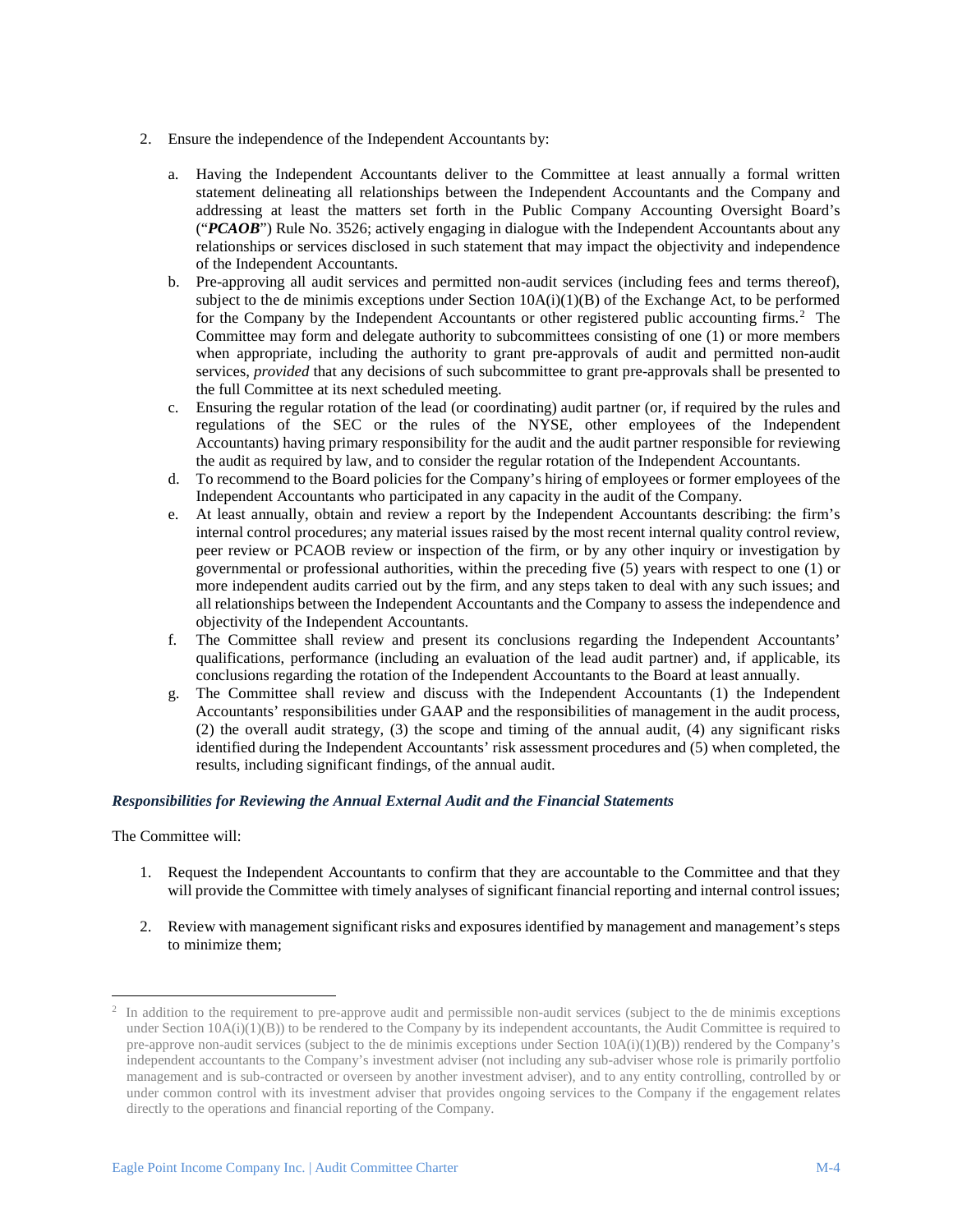- 3. Review the scope of the external audit with the Independent Accountants;
- 4. Review with management and the Independent Accountants, as appropriate:
	- a. The adequacy and effectiveness of the Company's system of internal controls, including computerized information system controls and security, including any significant deficiencies or material weaknesses in the design or operation of, and any material changes in, the Company's internal controls and any special audit steps adopted in light of any material control deficiencies, and any fraud, whether or not material, involving management or other employees with a significant role in such internal controls;
	- b. The Company's critical accounting policies and practices to be used in the audit;
	- c. The Company's annual audited financial statements (including related notes) and semi-annual financial statements (and any other interim financial statements filed with the SEC or otherwise made publicly available), including the Company's disclosures under "Management's Discussion of Fund Performance" (if the Company chooses to voluntarily include such section in its Form N-CSR<sup>[3](#page-4-0)</sup>)) and the form of audit opinion to be issued, before they are made public;
	- d. All alternative treatments of financial information within GAAP that have been discussed with management, ramifications of the use of such alternative disclosures and treatments, and the treatment preferred by the Independent Accountants;
	- e. Material written communications between the Independent Accountants and management, such as any management letter or schedule of unadjusted differences;
	- f. Any audit problems or difficulties, including difficulties encountered by the Independent Accountants during their audit work (such as restrictions on the scope of their activities or their access to information); any significant disagreements between management and the Independent Accountants; management's response to these problems, difficulties or disagreements; and the Committee's proposed resolution to any disagreements between the Independent Accountants and management;
	- g. Any major issues regarding accounting principles and financial statement presentation, including any significant changes in the Company's selection or application of accounting principles; any significant financial reporting issues and judgments made in connection with the preparation of the Company's financial statements, including the effects of alternative GAAP methods; and the effect of regulatory and accounting initiatives and off-balance sheet structures on the Company's financial statements; and
	- h. The Company's earnings press releases, including the type of information to be included and its presentation and the use of any pro forma or non-GAAP information, before their release to the public, and any financial information and earnings guidance provided to analysts and ratings agencies, including the type of information to be disclosed and the type of presentation to be made; and
	- i. After the completion of the annual audit examination, or as needed throughout the year, discuss such examination with management and the Independent Accountants;
- 5. Review the Company's annual and semi-annual financial statements (and any other interim financial statements filed with the SEC or otherwise made publicly available) and related notes, including any adjustments to such statements recommended by the Independent Accountants;

<span id="page-4-0"></span> <sup>3</sup> Pursuant to recent SEC form amendments, closed-end funds, such as the Company, will be required to include the "Management's Discussion of Fund Performance" in all annual reports filed after August 1, 2021.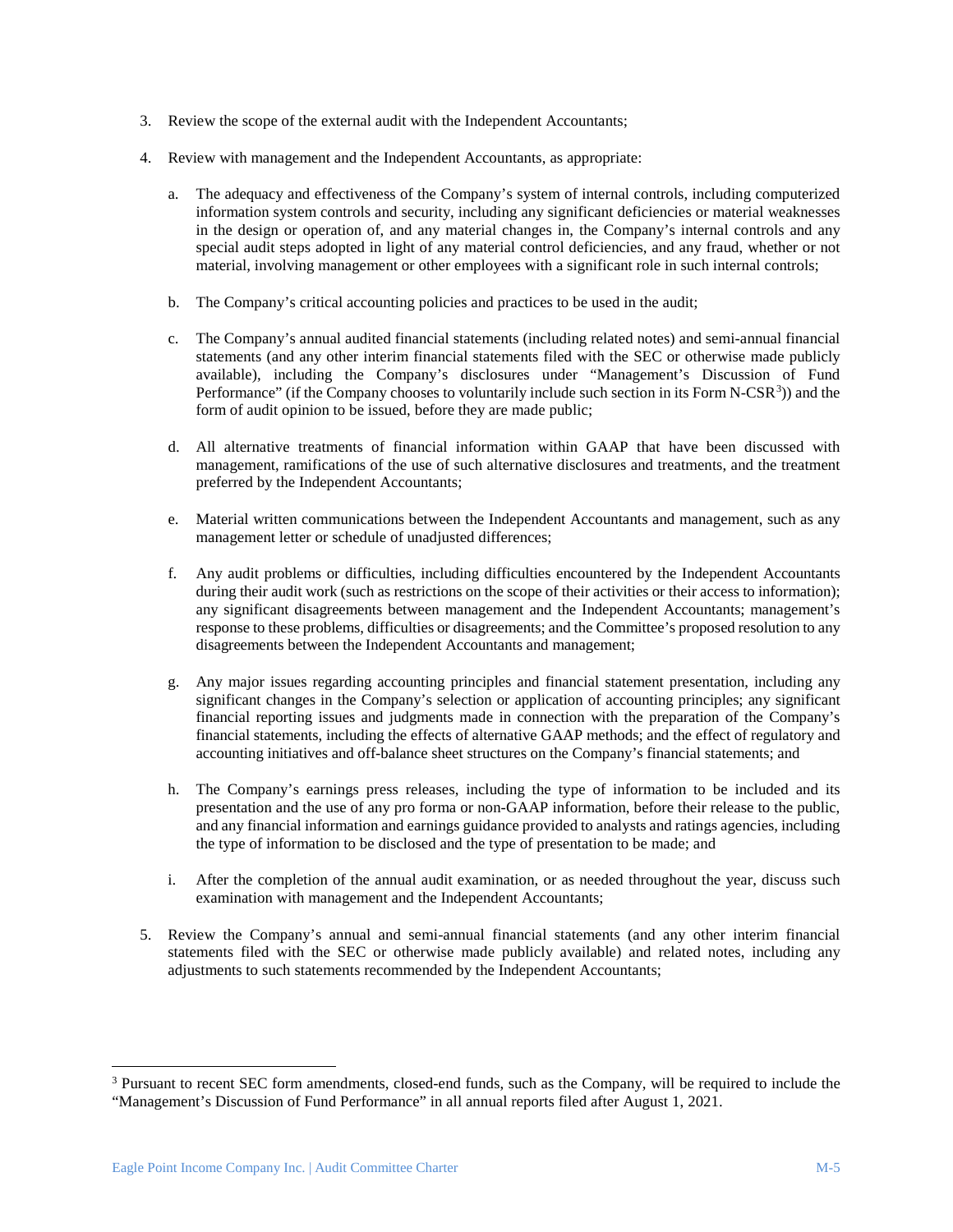- 6. Review any significant findings and recommendations made by the Independent Accountants with respect to the Company's financial policies, procedures and internal accounting controls together with management's responses thereto;
- 7. Review the qualitative judgments about the appropriateness and acceptability of accounting principles, financial disclosures and underlying estimates;
- 8. Review any significant difficulties or problems with management encountered during the course of the audit;
- 9. Review any other matters about the audit procedures or findings that GAAP requires the auditors to discuss with the Committee;
- 10. Review the form of opinion the Independent Accountants propose to render to the Board and the Committee and stockholders;
- 11. Review the disclosure under "Management's Discussion of Fund Performance";
- 12. Review the Independent Accountants' disclosure relating to the Company's internal controls, and disclosures made to the Committee by the Company's principal executive officer and principal financial officer during their certification process for the Form N-CSR about any significant deficiencies in the design or operation of internal controls over financial reporting or material weaknesses therein and any fraud, whether or not material, involving management or other employees with a significant role in such internal controls;
- 13. Recommend to the Board whether to include the audited financial statements in the Company's Form N-CSR; and
- 14. Issue for public disclosure by the Committee the report required by the SEC to be included in the Company's annual proxy statement.

### *Responsibilities for Reviewing Internal Audit Function*

If the Company establishes an internal audit function, the Committee will:

- 1. Review and approve the functions of the Company's internal audit function, including its purpose, organization, responsibilities, budget and performance; and review the scope, performance and results of such department's internal audit plans, including any reports to management and management's response to those reports; and
- 2. Review and discuss with management and the personnel responsible for the Company's internal audit function policies and guidelines to govern the process by which management assesses and manages the Company's risks, including the Company's major financial risk exposures and the steps management has taken to monitor and control such exposures.

### *Compliance Oversight Responsibilities*

The Committee will:

- 1. Review the Company's compliance with applicable laws and regulations and review and oversee any policies, procedures and programs designed to promote such compliance;
- 2. Obtain from the Independent Accountants assurance that Section 10A(b) of the Exchange Act has not been implicated;
- 3. Review and discuss with the Independent Accountants any other matters required to be discussed by PCAOB Auditing Standards No. 16, *Communications with Audit Committees;*